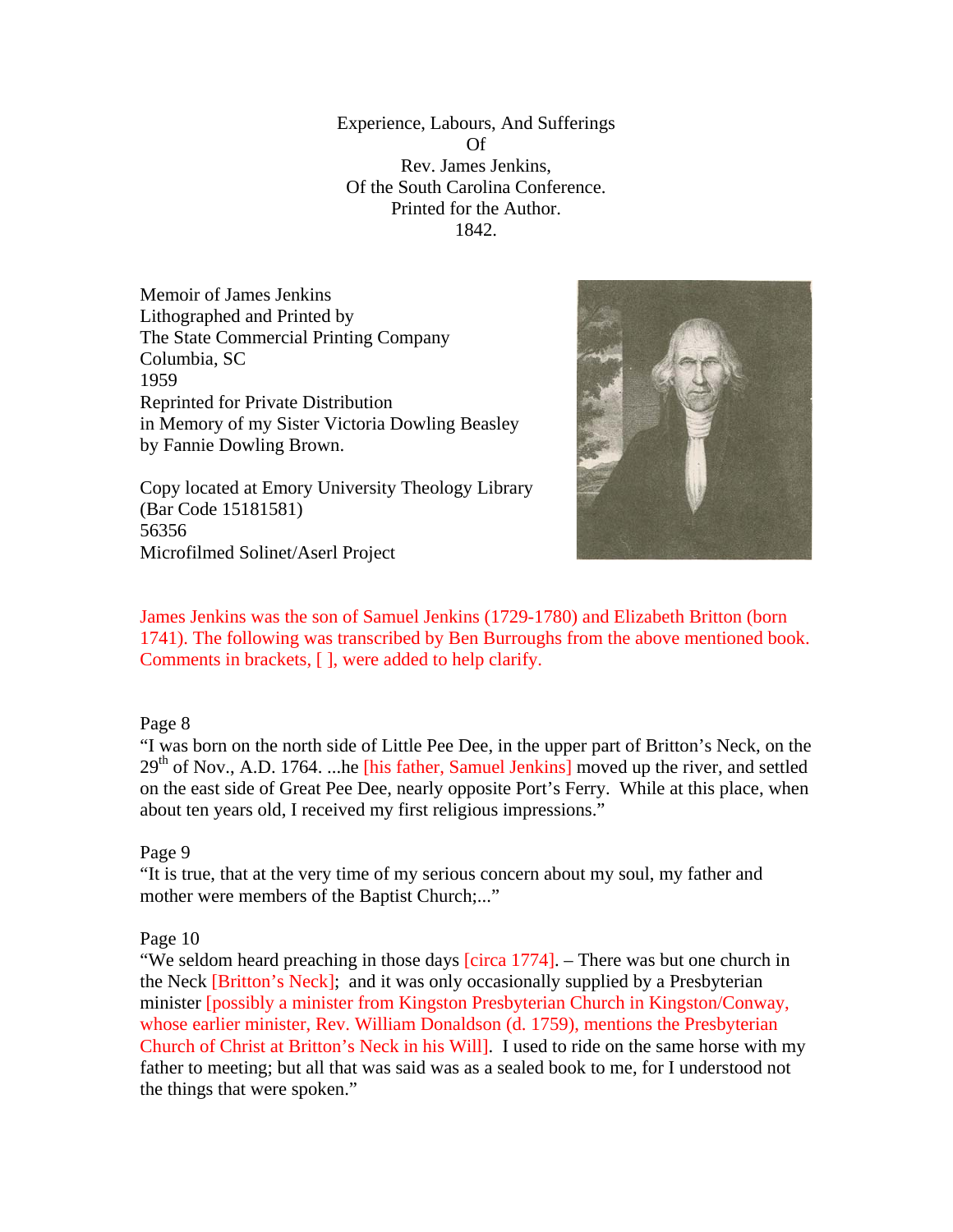#### Page 16

"My father belonged at this time [circa 1777] to the Neck company, commanded by Captain John Dozier, which was early called out..."

### Page 17 & 18

"In the year 1778, as well as I remember, my brother Francis, being a bachelor, insisted on our moving down in the Neck, and living with him, as he had room and land enough for us all; accordingly, we did so. We were now in the midst of a neighbourhood of hot Whigs and warm friends of their country. But there was a body of Tories over Little Pee Dee, who were becoming very troublesome, constantly committing depredations on their neighbours; in consequence of this, my cousin John Jenkins, being the only Whig in that settlement, feeling his life to be constantly in jeopardy, took refuge in the Neck. By this time our family became quite large – father, mother, four sons, and one cousin: but it did not continue so long; for at the call of our beloved country, my brothers and cousin left us, and made the swamp their camp, and the battle-field their home. They, and all the Neck company, were now called out into the army, in which they continued, by intervals, until the close of the war. Meanwhile, our troublesome neighbours, taking the advantage of our unprotected condition, (for there were scarcely a half dozen men left in the Neck,) came down on a plundering expedition, and scoured out the settlement like a swarm of hungry Egyptian locusts. When I saw them coming to our house, I took refuge in the top of a tree about eighty yards distant, whence I could see all their movements, undiscovered. In this situation I was when they took the last horse we had on the place, and although large enough to carry a gun, I durst not open my mouth; for they would have shot me down with the same indifference that they would a squirrel or a crow."

#### Page 18

"Soon after my father's death  $[1780]$ , the British, who were fortified in Georgetown, sent a flag and message to our men, who were at their redoubt, thrown up on the east side of Great Pee Dee, by order of Colonel Irvin."

### Page 19 [1780]

"On his [Merriot, a British officer] way to Irvin's redoubt, he crossed Britton's Ferry, and cousin Britton accompanied him to our house. Neither mother nor myself knew that he was a British officer until he made a remark that revealed the secret. Mother asked cousin Britton if it would be safe to send to Waccamaw for salt? to which Merriot replied, with an oath, "No, madam, for we have a great big thing there we call a galley." Mother, mortified that she should have expressed a fear about the strength of our fort, in the presence of an enemy, and indignant at his reply, answered; "Sir, I suppose you think you have got so far back in the country that no one here ever saw a galley but yourself; I will have you to know, sir, that I have been as well raised as yourself." Merriot, finding times were getting rather hot, attempted to apologize, as he picked up his hat to leave; but mother, turning to cousin Britton, said, in the presence of the officer who was retiring, "If you cannot bring any better company with you than this, you had better keep away." When he [Merriot] got to the redoubt, he was taken prisoner and confined in Wm. Goddard's house until the British relieved him; for Irvin, hearing that they were coming, vacated the fort."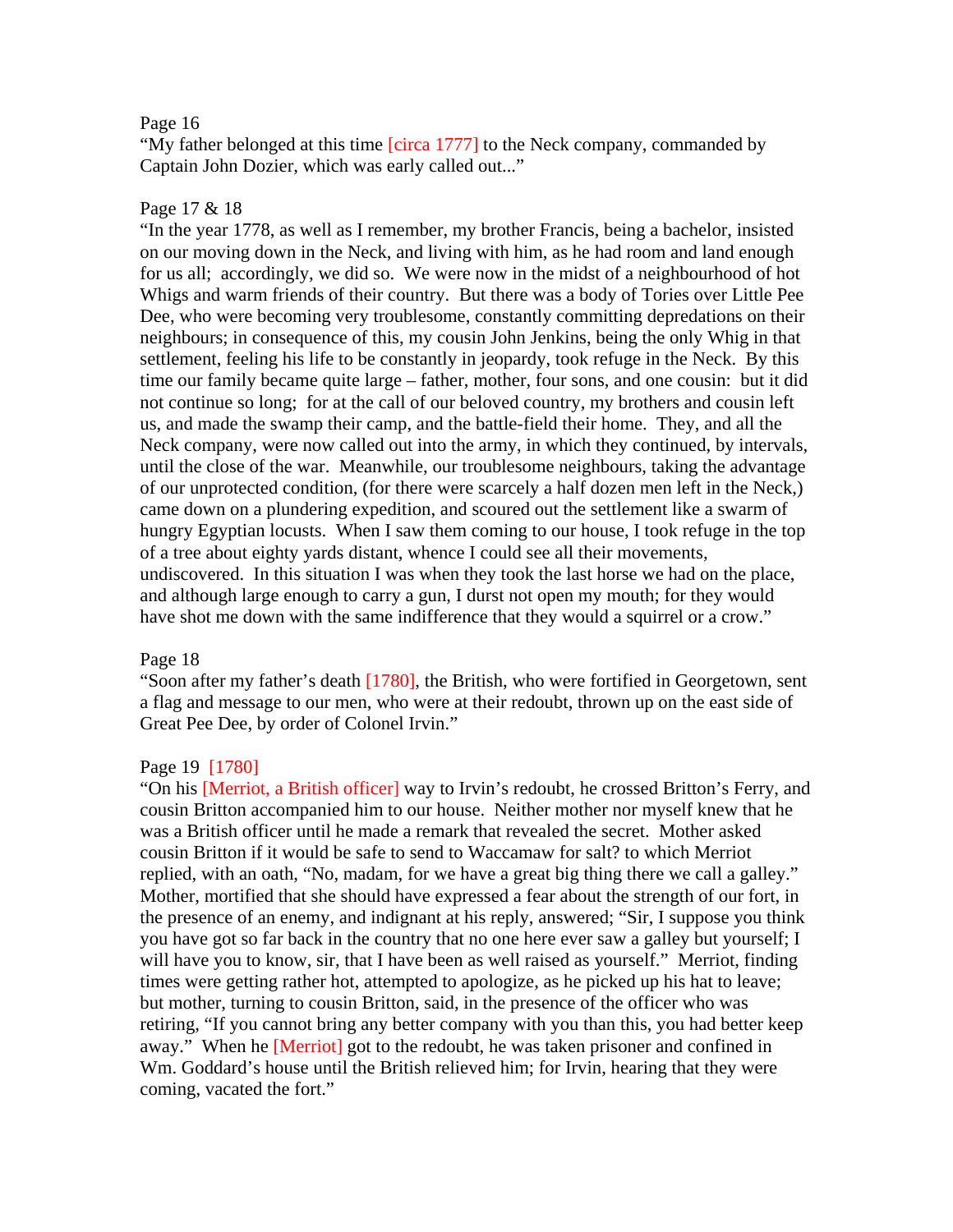## Page 19 & 20

"I do not remember any incidents worth recording, respecting my brothers, until after they joined Marion; which was soon after he retook our men near Nelson's Ferry, and made prisoners of the British, the captain who ran up the chimney, and all. They continued with him during the war, bearing a part in nearly all of his skirmishes. This company was called "Marion's Brigade;" some of whose engagements, especially those with which my brothers were connected, I will now notice."

# Page 20

# [Mentions skirmishes at Black Mingo Swamp and Fork of Black River.]

# Page 20

"The next attack deserving notice was at old Capt. Postell's, on the branch of Pee Dee River. The British had taken him prisoner and carried him to Georgetown; his sons were with Marion; the fine large house on the premises had been seized and was now occupied by the enemy as a fortification, it being so convenient to obtain supplies for their army."

### Page 22 & 23

"The next engagement I notice, and a dangerous one too, was on Pee Dee, near Wrag's Ferry. The British had sent a company of about fifty men for rice. While there, Pheuthey, with about forty men, was sent to take them."

# Page 23 & 24

"Another hot time they had near Georgetown, at Col. Alston's, called "The Pens". I think my brother, and perhaps Gabriel Marion, were on the picket guard when the Tories rode up; and upon being hailed by our men, the captain, advancing a little, said, "We are friends to King George:" which was no sooner uttered than the guard fired and wheeled to escape; but several were thrown from their horses and taken; my brother fell also, but recovered, and mounted again before they could seize him. The enemy pursued, and so close was the chase, they ran immediately up to Marion's camp; and while wheeling to retreat, fell by our marksmen, like ripe fruit to the ground. It was a sad day to the Tories: several of our old neighbours (among whom was my father's old blacksmith) were killed. But Marion suffered also; for they not only made prisoners of the men they took from us, but killed them in cold blood; particularly young Marion; his name alone was enough for them; he was shot down, it was believed, by one Sweat, who was overtaken by justice the same day, and shared a similar fate."

#### Page 25, 26 & 27

"About this time, Watson started toward Lumberton, N.C., on a plundering expedition. I suppose he crossed at Britton's Ferry, and came up through the Neck. He got to our house on the  $7<sup>th</sup>$  of April, about 9 or 10 o'clock, A.M. – Hearing he was coming, I went out on the swamp side, and got on the fence to see the company pass. The horse in front galloped up to the house, and prepared to camp. By this time, cousin John Jenkins rode up the hill, having been sent to reconnoitre by Col. Horry, who was in the back swamp. But he was soon discovered, and hither they came full tilt; my cousin requested me to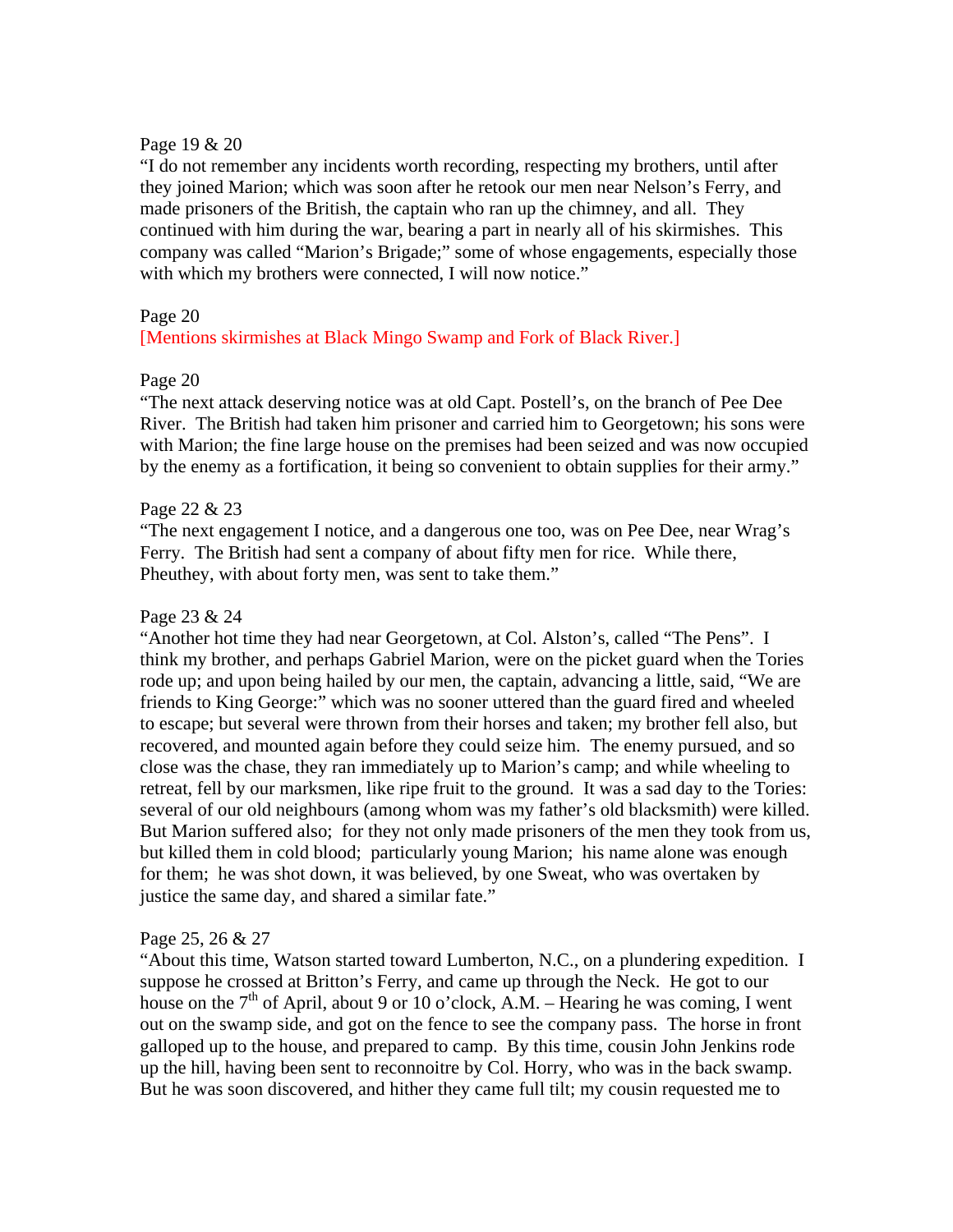mount behind him, and off we galloped into the swamp. It seemed they were afraid to follow us, as they did not pursue far; perhaps, thinking that Marion was close by. – And now I was in an awkward condition. My cousin soon left me to join his company, and I durst not go home; but there, in the swamp, among the wild beasts I must stay, until these gentlemen Tories and fat-faced British pleased to leave. When they had gone, which was just before night, I came out of my hiding-place, and upon my return home, found that they had made sad havoc among the beeves, having killed no less than seven, which they skinned and left on the spot, because too poor for them. The garden was almost entirely destroyed. My mother had a considerable quantity of fine English peas; but they stood no chance before these hungry soldiers. They also took from the place two likely negro fellows.

Watson himself had, during his stay, taken up quarters in the house; and being in the presence of my mother, she asked him if he did not find it difficult to get from the Ferry to her house with the baggage; as the bridges were torn up? to which he replied, "No, madam, I never find any difficulty, when on British ground. Do you not believe, madam, the British will conquer the Americans?" "No, sir; I wish I was as sure of heaven as I am that the Americans will gain their independence; and I think, sir, you believe so too." At this the colonel became quite angry and replied, "No! madam, I do not believe it." "How many sons have you among the rebels, madam?" "None, sir: the king has rebelled against us, and not we against the king." – "Well, madam, how many have you with Marion?" "I have three, sir; and I only wish they were three thousand." "Send for them, send for them, madam, and let them take protection, marry wives, and settle their plantations." "Will you stay, sir, and protect them?" "No, madam, indeed;" quite enraged, "it is enough for me to pardon them." "Pardon them, sir! They have not asked it yet." Cooling down a little, he asked her to take a glass of wine with him, to which through courtesy she consented. As she was in the act of taking the wine, he said, "Health to King George." But it was her time next; and she retaliated, by saying, "Health to George Washington." He made a wry face, but could not refuse. This over, Col. Watson resumed the conversation, by saying, "Well, madam, have you heard that Gen. Marion has joined Lord Rawdon?" "No sir, indeed I have not." "Well, madam, it is a matter of fact." "Sir, I don't believe it." "Why, madam, you might as well tell me, I lie." "I don't say you lie, sir; but I don't believe it." This vexed him again, insomuch, that he struck his tents and went a mile further, to John Ray's, where he spent the night. The above conversation I had from my mother immediately upon my return to the house from the swamp, and heard her repeat it often afterward.

The next day, Watson and his men proceeded toward North Carolina in great glee, blowing their bugles as they went, until they heard that General Green was coming; when they turned about and made for Georgetown, in great haste, and with all possible silence. On their return, I narrowly escaped falling into their hands."

Page 27 [Mentions skirmish at Quinby Bridge.]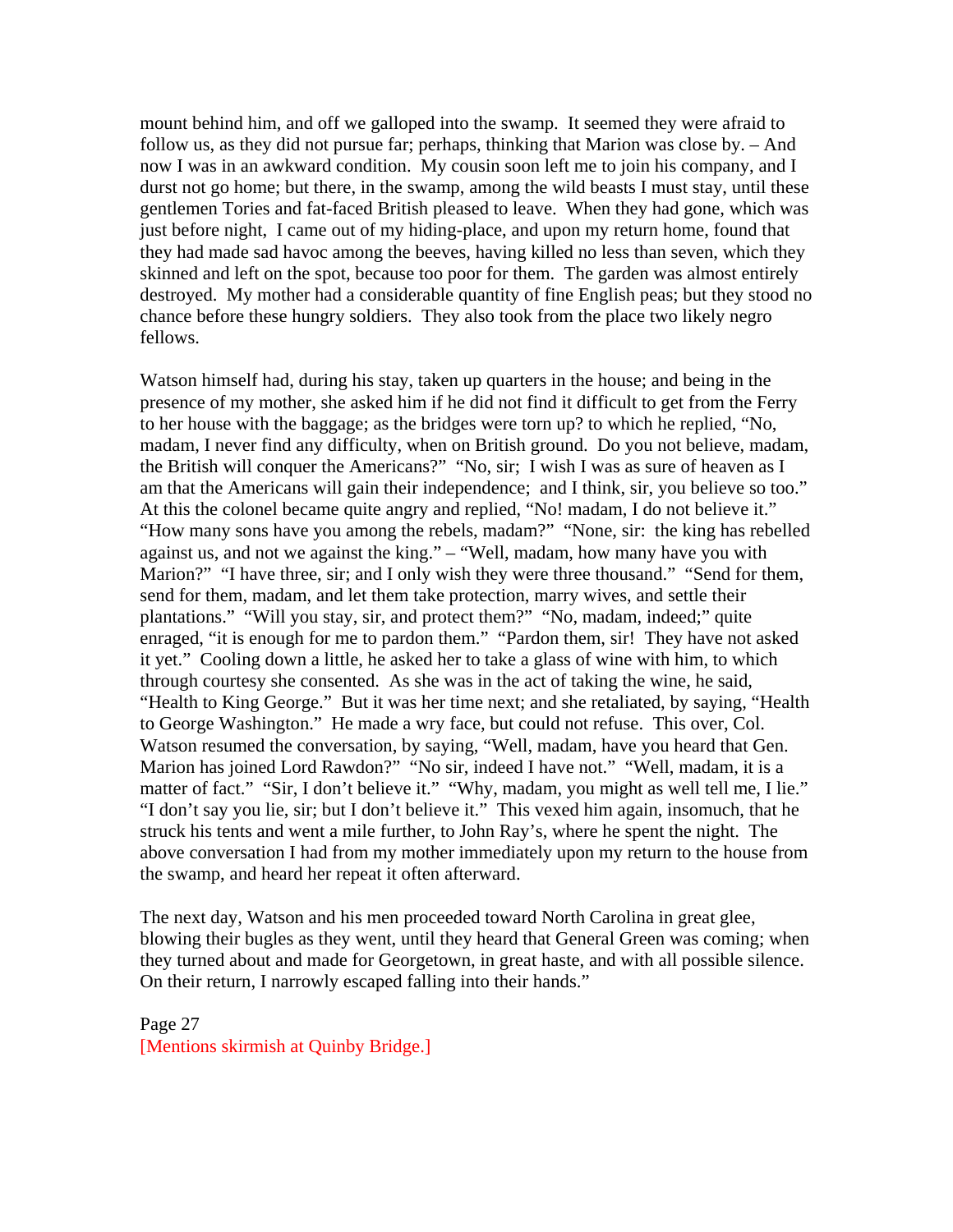#### Page 29 & 30

"A short time before the close of the war, I was called out under Col. Baxter, who had charge of a small part of Marion's brigade. Our principal business was to guard the Neck against the invasion of Tories. We encamped first at Ray's, (in the Neck.) From Ray's we removed to Tarrel's Bay, near Little Pee Dee; thence to the redoubt thrown up and occupied by Marion, opposite Port's Ferry; thence, again, a few miles above the ferry, on the bank of the river. Here we remained until we heard the Tories had taken our boat freighted with rice, near the mouth of Black Lake [tributary on the east side of Great Pee Dee, in Horry County], which induced us to go in pursuit of them. When we got there, they would not stand to give us fight; but, while our men, in canoes, were going up the lake in search of the boat, they fired on them from the swamp, and wounded one of the company, Robert James. – From this place, Baxter detached a small company, and myself among them, with an express to Capt. Warden, at Star Bluff, on Waccamaw [above Kingston/Conway in Horry County], who was stationed there to guard that part of the country. From this place we had to carry a message to the army in North Carolina. On our way, we were obliged to camp in a Tory neighbourhood, where we expected an attack without fail. About day-break we heard our centry *[sic]* hail, "Who comes there?" and the reply, "A friend." "Friend to whom?" bawled out the centry. "To King George," said the other; when off went their guns, and into the camp ran our centries with great precipitation. Immediately we were ordered to form; so up we jumped, and bareheaded and undressed, we snatched up our guns, making ready for battle; but we could see no enemy; and soon found it was a false alarm, intended by the officers to ascertain whether their men could be relied on in the event of an engagement. In a few days we reached the army, and delivered our message. They had taken two noted Tories, who were to be executed the day we got there; but our captain being anxious to get home, would not stay for us to witness their execution.

When we returned home, we were discharged, there being no longer any necessity for our services in the field. Here that protracted, eventful, and bloody struggle, closed; and in view of the many horrible and intolerable evils that followed in its wake, I am prepared to pray, "Keep far our foes: give peace at home." And, again, "From all pestilence, and famine, and war, good Lord, deliver us!"

# After the Revolution - some of his writings dealing with his ministry...

#### Page 31

"Soon after the war closed my brother Samuel married, and I continued still to live in the Neck, sometimes with him, and then with my mother. This was a dark day indeed in this region of country: during the space of nearly ten years I do not remember to have heard more than two sermons."

# Page 85 [1798]

"I was appointed to Bladen circuit with brothers Wilson and Milligan. Brother Jackson was our presiding elder. My colleagues entered on their work at once, but I was detained at home a few weeks, having to fix a house for my mother. The circuit lay partly in North and South Carolina, extending from Long Bay to Cape Fear, and including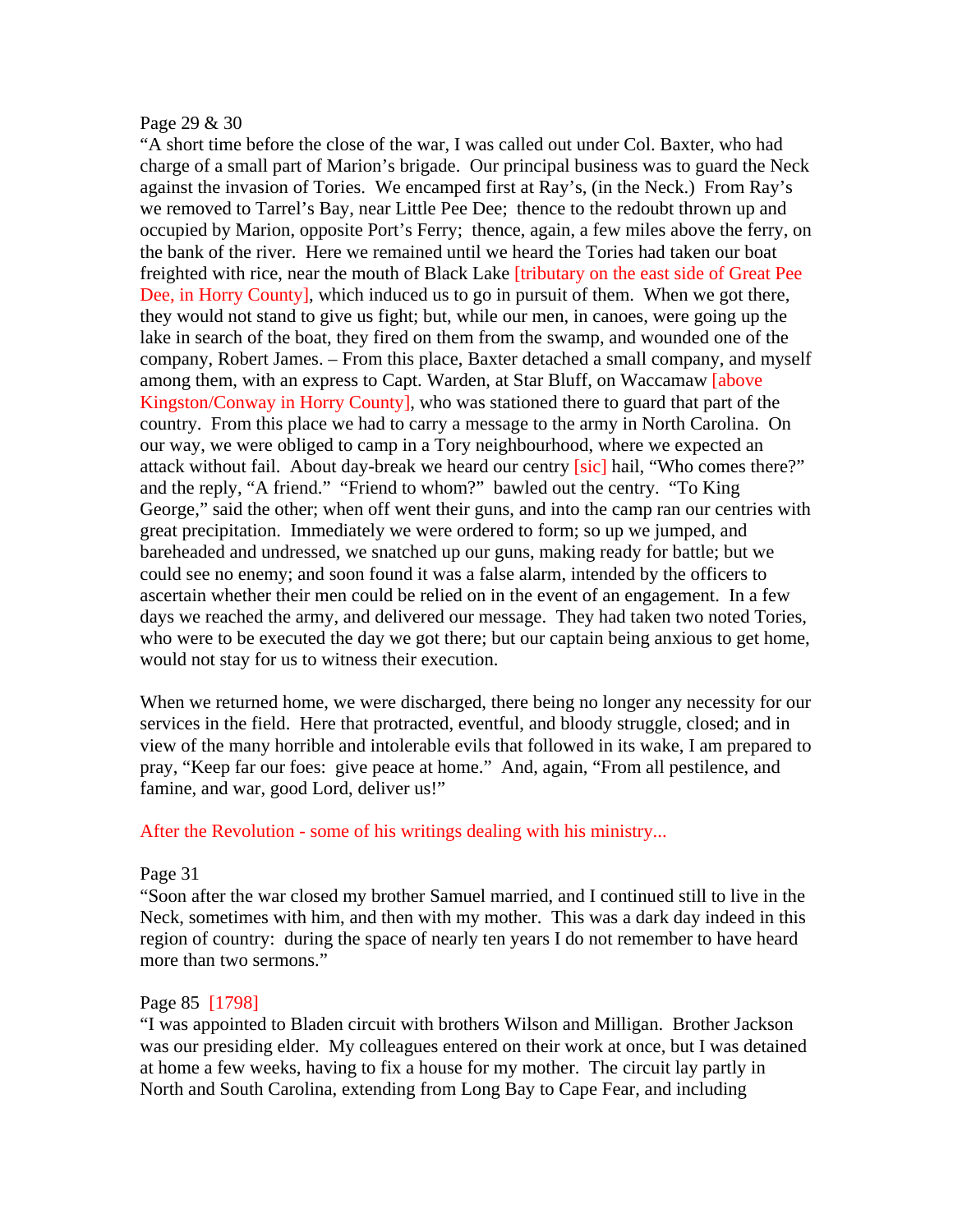Kingston, now Conwayboro', Lumberton, Elizabeth, Smithville, and Old Brunswick court-house. There had been a small society formed on Cape Fear about the time of the war, by Philip Bruce, and, perhaps, O'Kelly, but the preachers had to leave, and in consequence the society was broken up, with the exception of three women, who were still firm in their Master's cause, though destitute of church ordinances.

#### Page 86 [1798]

"Seasons of refreshing were experienced at various places on the circuit, particularly at Conwayboro'. In this place there were many young people, the children of Methodist parents, and they were so clanned together it was difficult to make a breach among them; it seemed that young Durant (our Henry's father) was a sort of captain among them, in their wildness and fun; and we often said, if we could catch him, we should get all the company; so one day, while I was preaching on the worth of the soul, Durant's heart melted. I came down, and opened a door for members, when up came our captain with streaming eyes, and his lieutenant, young Wilson, just behind him; this broke the way, and in a short time we had all the young folks in the neighbourhood, except two."

## Page 95 & 96 [May 1800]

"On my return I had to lie by one day in consequence of hard and constant rain, and when I started I found nearly every river and creek overrunning. I had to cross on old bridges and floats, and frequently swam my horse by the side of a canoe. Cape Fear was truly dangerous. When I came to Pee Dee, within a day's ride of my appointment in the Neck, not being able to cross at the desired place, I went to the next ferry below, and started over, but the flat stranded on a sand bank, and finding no means of relief, I plunged my horse into the water, expecting him to swim; this, however, he did not, but the water ran over his back, and I was wet to my waist. In this condition I went to the church, where I found the congregation waiting, and without saying a word to any one, I commenced preaching in the name of the Lord. My subject was, "Blessed is the people whose God is the Lord;" and I suppose more were awakened that day than under any one sermon I have ever preached since."

Soon after this a second society was raised here, and there has continued to be one ever since. Brothers Greaves, Ellison, and Richardson, were raised up in this society. I spent the night with brother Woodbury. Next morning a boy swam my horse across the lakes or creeks, and William (now General Woodbury) carried me across in a canoe. I talked to him about his soul until I supposed he became tired of it, when he upset the canoe, pretending it was accident. I did not mind getting wet so much as getting my books ruined."

#### Page 101 [1801]

"After leaving this circuit [Bladen Circuit] I fell in with Bishops Asbury and Whatcoat at Richard Green's, near Kingston [Conway]. Their pastoral letters, giving me directions concerning my work, together with their advice and godly admonitions while we remained together, were of special benefit to me. Thence I went home, and I think attended a sacramental meeting on my way in Georgetown."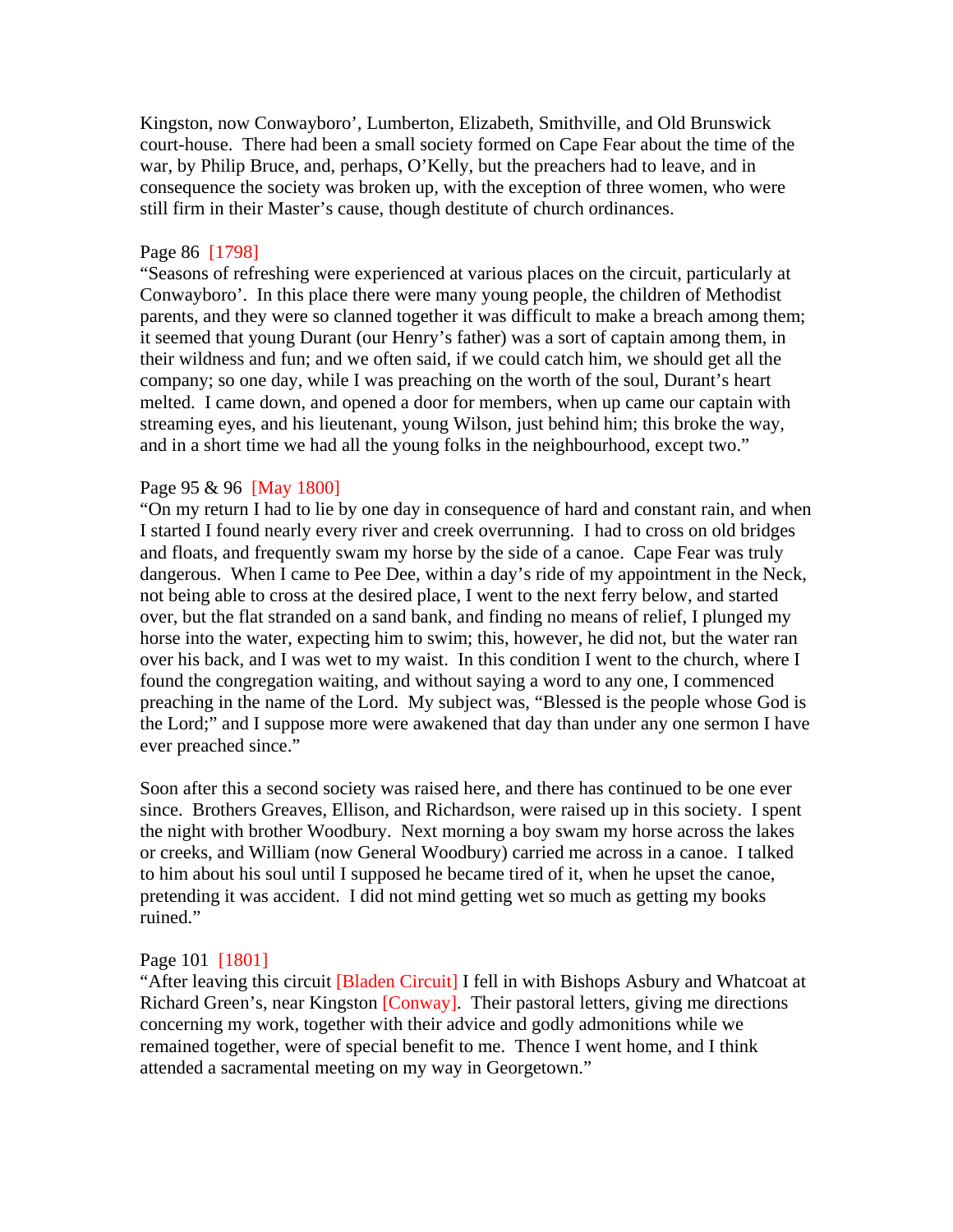### Page 115

"Camden, South Carolina, June  $30<sup>th</sup>$ , 1802...

[In a letter to Bishop Asbury describing the particulars of several general meetings held at the Hanging Rock in Santee Circuit, Jenkins concludes with the following:]

...Brother Mead informs me, the work is still going on in Georgia. We have a revival in Anson, and the upper part of Santee. Brother Gassaway joined at one time nineteen, and at another seventeen. There is also a revival in Bladen [Circuit], at Kingston [Conway], and several other places."

### Page 196, 197 & 198 [1830]

"In the autumn of this year, by the request of some of my friends, I visited my native place. On Tuesday, as well as I remember, I reached the house of Richard Woodberry, who was class-leader of the society in Britton's Neck. In the evening I walked down to the old church, that had been standing for many years, and went to prayer in it; for my mind was in a proper frame for reflection and devotion. To attempt a description of my feelings on that occasion would be vain. Memory, on swift wing, soon carried my back through a series of forty years. The circumstances connected with my joining the church in that very place were still fresh in my mind. I thought of the dangers I had encountered – falls from horses – exposures to the wild men of the forests, &c. – the privations and sufferings, both of body and mind, which I had endured – the many temptations from the world, the flesh, and the devil – and the many happy seasons I had enjoyed; together with the awakenings and conversions that I had witnessed. I remembered, also, that few of my contemporaries – those that started for heaven when I did – were living. They were nearly all gone, while I, for some purpose, was left behind. In this retrospect I saw so much of the undeserved favour and mercy of God, my heavenly Father, that my soul was filled with gratitude and love. O! it was a weeping time.

The next day I rode down to the old place where I used to live in the time of the war. But "Old Time" had driven his ploughshare over all the place, removing the trees with which I had been acquainted, and indeed leaving nothing that seemed natural, except an arm of the swamp, called Mad Cap, running up between this place and that of an uncle's. Here memory was busy again, while riding over the old fields, in which I had learned to plough, and over which I had so often rambled, killing birds, &c.; and where I had made two narrow escapes from falling into the hands of the British. But, above all, my feelings were most excited when I came to the family burying-ground. Here lay my grandfather and grandmother, my father and mother, two brothers, a sister, uncles and aunts, together with cousins: perhaps forty connections, first and last. It had been a plum orchard, but was now covered with the natural growth. I tried to designate the spot where my dear parents lay, but the effort was fruitless.

"God, their Redeemer, lives, And ever from the skies Looks down, and watches all their dust, Till he shall bid it rise."